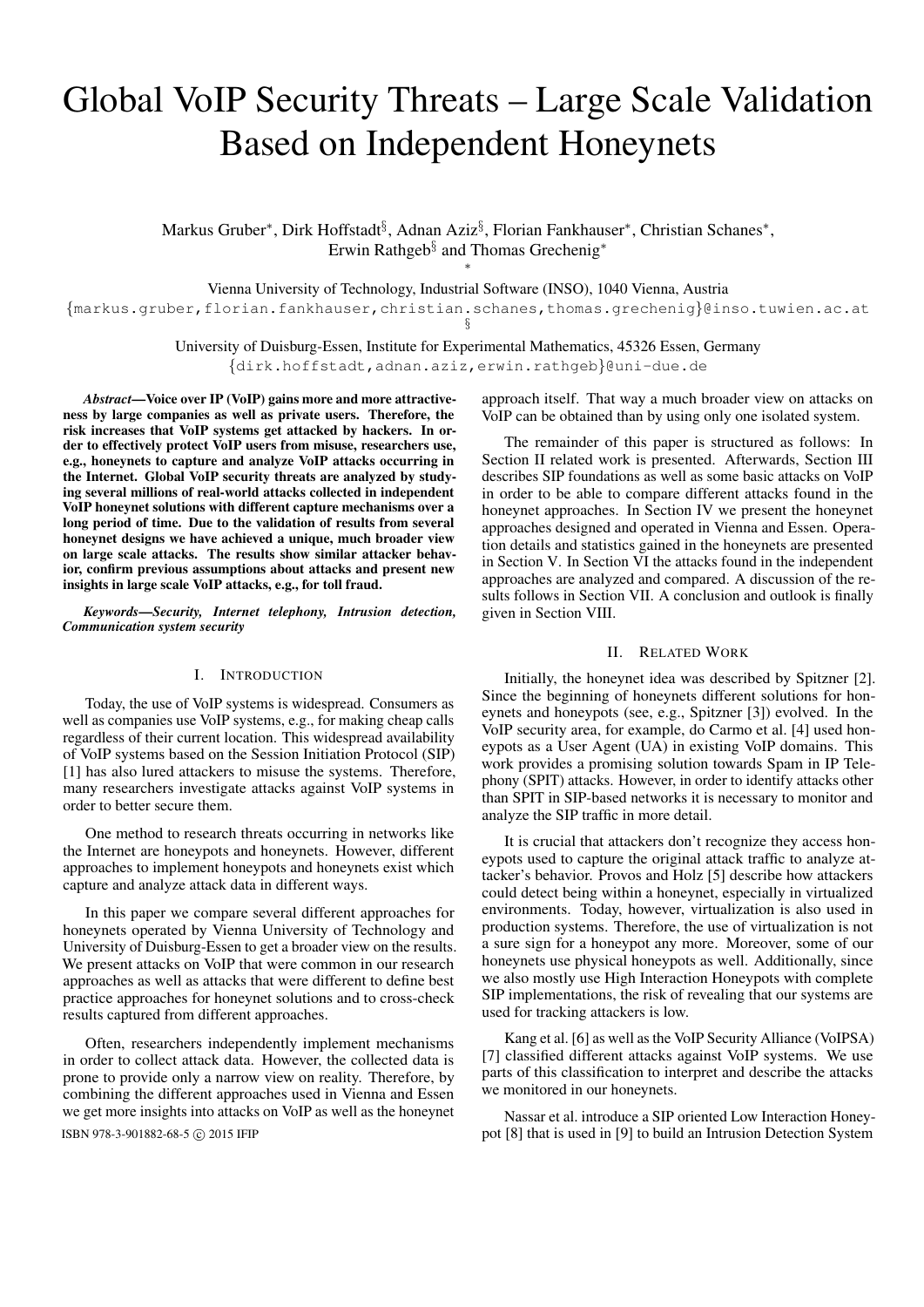(IDS) to detect SIP attacks. A Low Interaction Honeypot usually has only a limited script-based service implementation. The mentioned IDS works with a so-called security event correlation system to detect attacks. The honeypot is capable of interacting with the attacker and to retrieve information, e.g., a fingerprint, from him.

A simple statistical analysis of VoIP attacks against honeypots is given by Valli [10]. The source data is captured at a honeypot system consisting of several virtualized Low Interaction Honeypots that are logging to the same system. The use of SIPVicious [11] as tool is proven and another tool, called "sipsscuser", is found. The author speculates that the behavior of sipsscuser points to a botnet- or worm-like activity. Some attacks against our honeynets appear to come from botnets. Little detailed information on that is available. However, Dainotti et al. [12] describe SIP botnet detection.

To analyze the attacker's activities thoroughly, it is important to have a more global view of the attack behavior. In [13] Safarik et al. have presented the architecture of distributed honeypots with predefined software images. The attack information at the remote locations is pre-processed and stored in the Dionaea [14] database before periodically forwarding it to the central server for final analyses. This approach requires the installation and maintenance of hardware and software with high resource usage at the remote locations. We have developed a virtually distributed Sensor System [15], where the problem of installation, upgrading and maintenance of hardware and software is solved using the NorNet testbed [16].

# III. SIP FOUNDATIONS AND SPECIFIC MISUSE CASES

VoIP systems enable advanced communication (such as voice or video) over the Internet and other data networks and therefore, are replacing the traditional phone infrastructures. Nowadays, VoIP is widely used in organizations, companies and private environments, as it has the advantage of flexibility and low costs. Many existing devices and applications use standardized VoIP protocols (e.g., SIP [1] for signaling, or Real-Time Transport Protocol (RTP) [17] for media transmission). SIP is a text-based application layer protocol similar to File Transfer Protocol (FTP) used to establish, maintain and terminate multimedia sessions between UAs. The SIP communication uses a request-responseprotocol, i.e., the source sends a SIP request message and receives a SIP response message. SIP is an inherently stateful protocol and uses the Hyper Text Transfer Protocol (HTTP) Digest Authentication [18] for user authentication. In its simplest form SIP uses the transport protocol User Datagram Protocol (UDP), but others can also be used, e.g., Transmission Control Protocol (TCP) or Stream Control Transmission Protocol (SCTP).

For the purpose of this paper, the following SIP message types are relevant: If a UA (i.e., SIP device) wants to establish a call via a voice server in SIP-based networks, usually, a registration at the server is necessary. In order to register, a UA sends a REGISTER message with credentials (account name and password) to the server. After successful registration, the UA can initiate calls using INVITE messages. The OPTIONS messages allow a UA to query a server's capabilities and to discover information about the supported SIP methods, extensions, codecs, etc. without establishing a session. To ensure that this communication is always possible, the SIP standard specifies that an OPTIONS packet must be answered, regardless of its source or existing connections. The attackers use this standard request/response behavior of SIP systems to misuse a third party SIP extension. Four distinct attack stages (SIP Server & Device Scan, Extension Scan, Registration Hijacking and Toll Fraud), also called multi-stage toll fraud, are carried out to accomplish this task. These attack stages were observed during our honeynet field test [19]. In these attack stages every distinct source IP is considered as an attacker.

# *A. SIP Server & Device Scan*

The fact that the SIP protocol requires every SIP device to answer OPTIONS packets can be used by an attacker to "ping" any single IP address or whole subnets with OPTIONS packets to identify SIP devices. Even if a UA's SIP stack implementation is not standard compliant and replies only to OPTIONS packets of well-known sources, a scan may, nevertheless, be possible. In this case, the attacker can try REGISTER requests instead of OPTIONS messages to identify SIP devices.

# *B. Extension Scan*

To identify active extensions (user accounts) of known SIP servers, the attacker tries to register at several extensions, typically without using a password. An extension identifier consists of digit sequences and/or strings. If the extension exists, the server normally answers with a 403 FORBIDDEN, because no password is given. If it does not exist, a 404 NOT FOUND is returned. The result of this attack stage is a complete list of existing extensions (provider accounts).

### *C. Registration Hijacking*

To register at a given extension, the attacker tries to guess the password. This means sending – possibly many – REGISTER messages with different passwords to a specific extension. If a valid password is found, the information is stored by the attacker to use the credentials to register at this extension later on.

#### *D. Toll Fraud*

The term multi stage "toll fraud" is used if a person generates costs (toll) by misusing the extension of another person. In this case, an attacker has already successfully hijacked an extension and uses the VoIP functionality to make calls, specifically international calls or calls to premium numbers. Another motivation to use a hijacked account for a call is to obfuscate the caller identity. In terms of SIP messages, the attacker first sends a REGISTER message with the correct password. After the 200 OK message from the server, the attacker can initiate calls by using INVITE messages.

The first three stages (A-C of Section III) of multi-stage toll fraud can be executed by using freely available tool suites. A common white-hat attacking tool for SIP is the open source tool suite SIPVicious [11]. It contains several small programs: The first one is a SIP scanner called "svmap". It scans an IP address range for SIP devices, either sequentially or in random order, typically with OPTIONS packets. SIPVicious also provides tools to find active SIP accounts with REGISTER messages ("svwar") and to crack passwords ("svcrack"). If not modified, SIPVicious identifies itself as UA "friendly-scanner".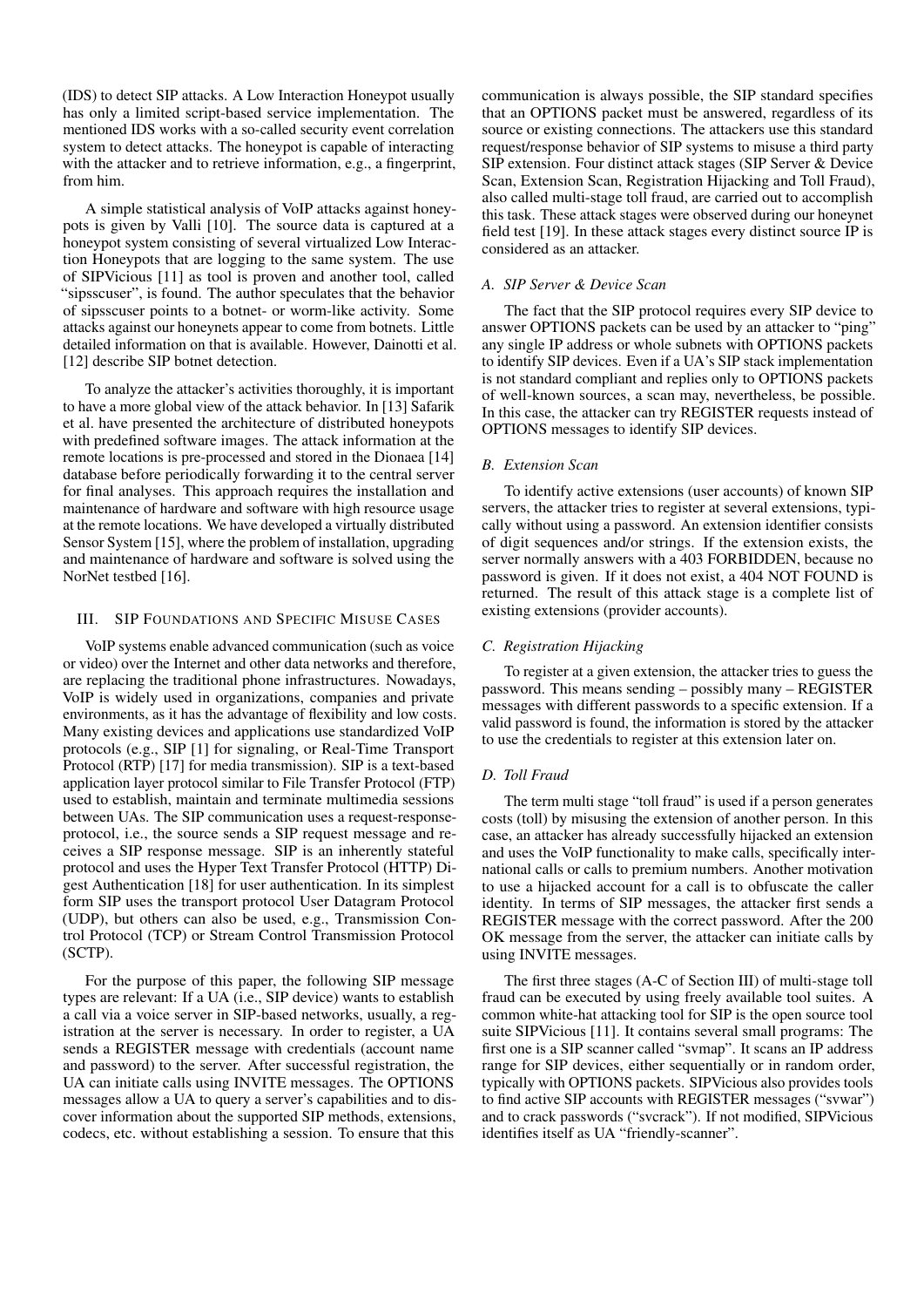# IV. HONEYNET ARCHITECTURES FOR COLLECTING VOIP SECURITY THREATS

Multiple approaches for designing honeynet systems exist, with each approach focusing on different attack scenarios, e.g., low interaction vs. high interaction honeypots (see, e.g., Mokube and Adams [20]). However, to get a thorough understanding of attackers, business models and attack behavior a combination of different approaches is required. The honeynets described in this section are used as a basis for the presented further security analyses. They were designed independently and differently to collect and analyze attacks against VoIP systems. This heterogeneous infrastructure allows to capture different attackers and get a broader view on the security state of the art in VoIP. The honeynets captured a huge amount of data which can be used to validate the different approaches of VoIP attack collection, identification and analysis.

# *A. Vienna University of Technology Honeynet*

The implemented solution is a complete infrastructure to identify threats and vulnerabilities of VoIP systems as well as gain details of VoIP attacks and trace the behavior of the attackers. It consists of a VoIP honeynet to collect data and an analyzing engine to analyze the captured attacks.

*1) Concept of the VoIP Honeynet:* The overall goal is to collect as much data about attacks on a VoIP infrastructure as possible in order to determine threats and vulnerabilities of VoIP systems. Therefore, the data collection should be conducted on several layers, e.g., recording calls in order to detect fraud or collecting data packets to get information about attacks at the protocol level.

Figure 1 shows the implemented flexible honeynet solution which allows to scale in the size and on the functionality of the honeynet. A possible attack attempt will be captured by the honeywall. The honeywall verifies if the packet is allowed to be forwarded to the honeypots (data control) and classifies the packet with the signature-based IDS Snort. If the IDS recognizes an attack, a notification will be sent to the operations team. Based on Internet Protocol (IP) firewall rules, packets will be forwarded to the honeypots or rejected. For forwarded packets, the response messages from the honeypots will also be captured, controlled and a notification will be sent before the attacker receives the reply. The dash line indicates that  $1$  to  $n$  honeypots could be in operation.

The proposed approach is extensible to a VoIP honeynet with an uplink to a Public Switched Telephone Network (PSTN) system, in order to capture fraudulent calls to PSTN systems, too.

The honeypots provide VoIP systems which attract attackers. The concept considers that various different VoIP systems are better than only one kind, since this approach may attract different and probably more attackers.

*2) Design of a VoIP Specific Honeynet:* The basic structure of the implemented VoIP honeynet and the analyzing engine is shown in Figure 1. The honeywall is used as a centralized bidirectional data channel from the Internet to the honeypots and is responsible for *data capture*, *data control* and *notification*. The design uses High Interaction Honeypots in order to gain more accurate details about the attacks. Each honeypot has a unique IP address and is accessible through the data channel. The VoIP specific honeynet has no connection to PSTN systems and can be used for identification of VoIP specific attacks. The concept and the architecture was described in detail in our previous work [21].



Fig. 1: Implemented Architecture of a VoIP Specific Honeynet to Identify Threats and Vulnerabilities at Vienna University of Technology

*3) PSTN Extension of a VoIP Honeynet:* In order to enable calls from a VoIP account to a number in the PSTN system, a special gateway is needed. The PSTN uplink can be an Integrated Services Digital Network (ISDN) modem, a data modem or a third party VoIP provider. We decided to use a third party VoIP provider with support for a prepaid solution to allow better cost control. To activate the uplink interface and to allow calls to PSTN endpoints, credit must be bought from the provider. The VoIP provider sends a notification if a customized limit is reached, in order to top up the credit in time. The PSTN extension is described in detail in our previous work [22].

*4) Analyzing Engine:* To easily analyze and evaluate the identified threats to VoIP systems, we decided to implement our own analyzing engine. This engine collects all captured data from the honeynet via a separate management network and imports the data to a central database. The analyzing engine is responsible for processing the captured data and carrying out customizable analyses on the data. With this engine all data from the honeywall and the honeypots can be semi-automatically analyzed to gain information about the attacks and the attackers. In addition to the captured data from the honeynet, the analyzing engine uses third party sources (e.g., the whois directory service, phone books, price tables of various VoIP services or UA databases) to gain even more information about the attacks and the attackers. The VoIP attack analyzing engine is described in detail in our previous work [21].

*5) VoIP Honeypots:* The proposed solution uses only High Interaction Honeypots to get in-depth information about realworld VoIP attacks and to make it more difficult to identify the honeynet. Emulated services which are used in Low Interaction Honeypots are easily detectable by attackers as described by Raffetseder et al. [23].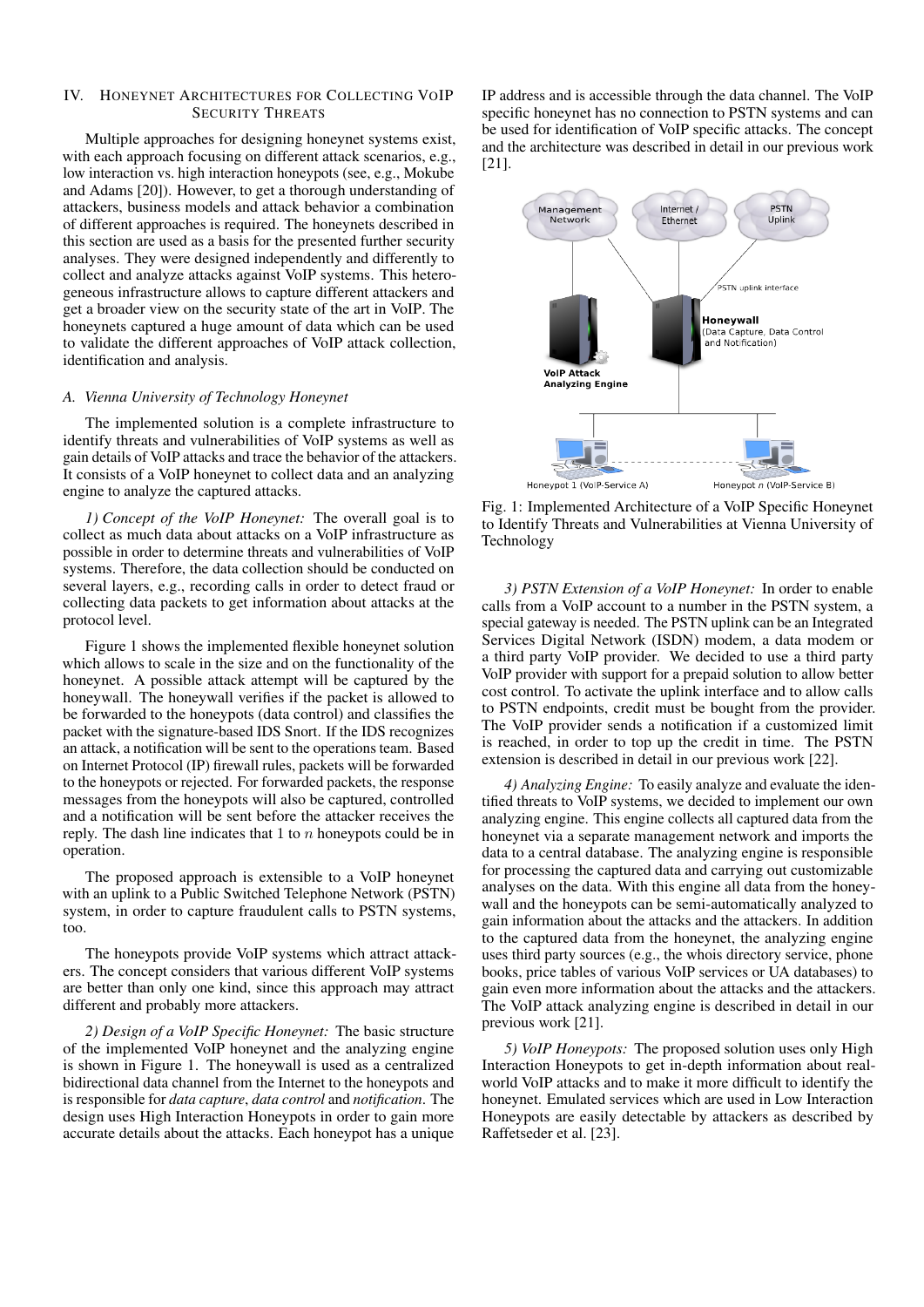The introduced solution uses the Asterisk PBX [24] and a VoIP server based on SIP (called *sipListener*), which was specifically implemented for our honeynet solution. The in-house implemented VoIP server, which operates as a SIP proxy server and as UA, has the primary goal of easily recording VoIP communications (such as Spam over IP Telephony (SPIT) messages) and other data about calls. Therefore, all incoming SIP calls are accepted and logged to the file system. We operated different SIP servers to identify different behavior of the attacks against different VoIP servers.

# *B. University Duisburg-Essen VoIP Attack Analysis System*

To understand the SIP misuse behavior it was necessary to analyze the SIP attack traffic. Due to the privacy reasons in Germany it was not possible to access the SIP traffic from the production systems. Therefore, we implemented a honeynet system to capture the SIP attack traffic from the Internet for analysis purposes. As it is not a real productive environment, the whole traffic to this honeynet system is by default attack traffic. We are using a VoIP Honeynet system and a Security Sensor System to analyze SIP attack traffic in local and distributed environments respectively.

*1) VoIP Honeynet System:* In 2009, we implemented a VoIP honeynet system, consisting of High and Low Interaction Honeypots and a monitoring and analysis component. The High Interaction Honeypot is based on a standard Linux virtual machine with a specially-configured open source VoIP PBX Asterisk server. The Low Interaction Honeypot is based on Dionaea which reacts according to the attackers' behavior and uses a dynamic honeypot configuration in real-time to significantly improve the detection efficiency (see our previous work [25]). These machines accept incoming SIP requests on port 5060 and act as standard SIP server. This setup has four High Interaction Honeypots and one Low Interaction Honeypot, accessible via different public IP addresses. Each honeypot monitors a single IP.

To monitor and analyze the whole network traffic we developed a component called SIP Trace Recorder (STR) [26]. It passively monitors the traffic of different subnets by using the monitoring port of the switch as shown in Figure 2. In our lab environment, it monitors two class C subnets (network A and network B). The network A contains 5 honeypots publicly available over the Internet, whereas, the network B does not contain any honeypot. This allows a more comprehensive view of the attacker's behavior (e.g., scanning behavior of a special network, also how an attacker reacts to the presence and absence of SIP devices in the network). The STR captures the SIP attack traffic to and from the honeynets. Due to the passive connection via a monitoring port, the STR is not reachable from the Internet. The captured SIP traffic is stored into a central SQL database to perform comprehensive offline analyses. It also generates automatic statistical reports, e.g., number of packets per day, clustering the attack traffic according to different attack stages, etc.

*2) Security Sensor System:* For real-time analyses of SIP attack traffic in distributed environments, the STR is not a suitable option as it performs offline analyses and requires installation of a SQL database along with a STR instance at each site. Therefore, we have implemented a Security Sensor System to perform real-time analyses of SIP attack traffic [15].



Fig. 2: Implemented Architecture of a VoIP Specific Honeynet to Identify Threats and Vulnerabilities at University Duisburg-Essen

The Central Sensor approach [15], based on the NorNet testbed [16], analyzes the SIP attack traffic over the Internet. In this approach only one sensor, the Central Sensor, combined with a honeypot, receives the SIP attack traffic from different NorNet nodes distributed all over the Internet, as shown in Figure 3. The NorNet nodes are connected to the Internet – via multiple Internet Service Providers (ISPs) – by a router called tunnel-box. The tunnel-box is responsible for routing the SIP attack traffic to the Central Sensor using Generic Routing Encapsulation (GRE) tunnels. The honeypot at the central location responds to these requests via the same tunnels. The routing tables to forward requests from distributed sites to the Central Sensor and the responses back to the attacker are handled by the standard Linux implementation. Therefore, only configuration but no installation of additional software at the remote nodes is necessary. The Sensor Central Service (SCS) [15] correlates the attack reports from different NorNet nodes and performs some actions. This new concept has significantly reduced the inhibitions for hosting observation points in other networks.



Fig. 3: Architecture of the Central Sensor System

# V. SETUP, OPERATION AND STATISTICS OF THE INDEPENDENT HONEYNETS

The honeynets use different architectures for trapping and analyzing VoIP attacks, because the honeynets were designed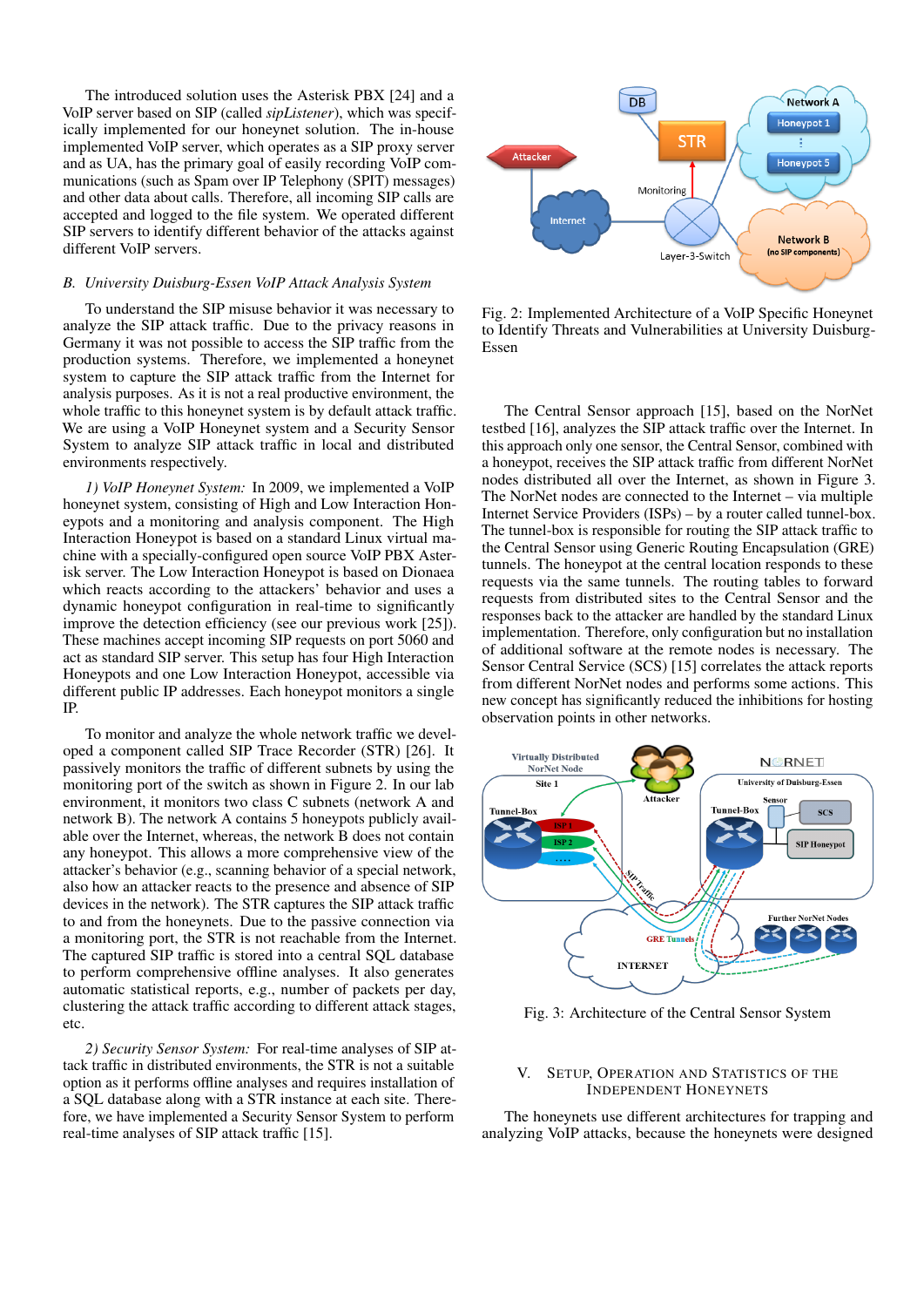and implemented independently. They differ in the number of honeypots, the supported VoIP extensions, the used systems, etc. Both universities operate the honeynet solutions for a long time (Vienna started August 2009, Duisburg-Essen started December 2009). These statistics are based on the data collected during a time period of 22 months i.e., January 01, 2013 to October 31, 2014.

For global capturing of VoIP data, it is important to operate the honeynets at different locations. By combining the results of the Vienna and Essen honeynets, a wide spread area could be covered. The different approaches and results could be used to verify the analysis and to get a better understanding of real-life VoIP attacks.

# *A. Vienna Honeynet*

Three different instances of our honeynet architecture are operated in Vienna. One at the Vienna University of Technology and two in a public environment to see differences in the attacks and the attacker behavior between a research network and provider owned IP addresses. Detailed information on the Vienna honeynet can be found in [21, 27, 22, 28].

The first honeynet uses four honeypots with the VoIP server "Asterisk" and four honeypots with an in-house implemented VoIP server called "sipListener". Each VoIP server offers five SIP extensions with simple passwords (e.g., "123"). None of the VoIP servers have a gateway to the PSTN. The IP addresses are close together, i.e., blocks of multiple consecutive IP addresses within a subnet.

The second honeynet uses one honeypot with the VoIP server "Asterisk" and one honeypot with "sipListener". Both servers offer five SIP extensions with simple passwords and none of them have a PSTN gateway.

The third honeynet is based on "Asterisk" as VoIP server only and has a gateway to the PSTN. The PSTN gateway is a prepaid interface and can be activated on demand. In our evaluation period the gateway was activated three times (each session had  $\in$ 100 credit).

The VoIP Attack Analyzing Engine collected the captured attacks from all three honeynets. In the following sections this data set will be called "Vienna".

#### *B. Essen Honeynet*

The Essen honeynet consists of five honeypots, four using Asterisk as SIP-based VoIP server, and the fifth honeypot is the Dionaea honeypot with the SIP services. The Dionaea honeypot is configured with ten extensions and the other four honeypots have four extensions each with simple but more complex passwords as in Vienna (e.g., "1234" or "400400") to lure the attackers. The honeypots have no connection to the PSTN. However, after a successful registration hijacking attack, the attacker is allowed to establish simulated outgoing calls. These calls are redirected to internal accounts and are terminated after ten seconds without connecting to the PSTN. This behavior is necessary to log the outgoing telephone numbers and to simulate the call establishment for the attacker. In the following sections the collected data set will be called "Essen".

# *C. Basic Indicators from the Operation of the Honeynets*

Table I presents a short statistic, to get a better understanding of the data which was collected in the honeynets. The numbers can not be directly compared, but the table gives a short impression for the results of the following analyses. The honeynet in Essen collects more SIP packets compared to the Vienna system, because it observes two class C networks (508 IPs) compared to 11 IPs in Vienna. However, in Vienna the honeynet detects a lot more source IP addresses. Therefore, the packet to IP ratio in Essen is higher than in Vienna, because of a different Registration Hijacking behavior and the number of monitored honeynet IP addresses. The extension passwords in Essen are a bit more complex than in Vienna which results in a more intense attack behavior (e.g., 13 million packets per extension due to brute forcing of passwords). The system in Essen provides a larger range of destination IP addresses and collects all SIP messages directed to the honeynet subnets. However, in both honeynets, the origin of attacks is very much alike.

| Information           | Vienna                   | Essen                    |  |  |
|-----------------------|--------------------------|--------------------------|--|--|
| Evaluation period     | 2013-01-01 to 2014-10-31 | 2013-01-01 to 2014-10-31 |  |  |
| Number of packets     | 49.543.482               | 97.108.984               |  |  |
| Number of honeypots   |                          |                          |  |  |
| Detected IP addresses | 5.607                    | 3.682                    |  |  |
| Most attackers from   | US, EG, DE, PS and FR    | US, PS, DE, FR and EG    |  |  |

TABLE I: Basic Collecting and Analysis Information of the honeynets in Vienna and Essen

### VI. FINDINGS AND CORRELATION OF THE HONEYNETS

We presented different honeynet architectures to analyze attacks in SIP-based networks with a broad range of individual features for attack analysis, e.g., monitoring of whole subnets, uplink to PSTN. In this section we present findings and correlations of the captured VoIP attacks in the different honeynet solutions of Vienna and Essen in order to gain insights into globally active attackers and to identify global VoIP security threats. Therefore, the collected data is normalized, classified and analyzed, in order to make the collected data comparable.

#### *A. Identification of Globally Active Attackers*

In the independently implemented honeynet systems, which are also geographically apart from each other, we have observed some common attackers, based on different IP addresses. This counting method is valid, since it is unlikely that the IP addresses are spoofed, because an attacker wants to get the answer from the server when an attack is successful and it is not a Denial of Service (DoS) attack. The number of identified unique source IP addresses in our evaluation period (January 2013 to October 2014) is shown in Figure 4. 1427 common IP addresses from 67 countries were identified in the honeynets in Vienna and Essen (Figure 4a). This corresponds to about one third of all identified IP addresses in Vienna and about two-thirds in Essen. To further analyze this scanning behavior of the attackers we compared the attack traffic from the honeynets with the NorNet Central Sensor System [15], a distributed infrastructure to analyze the SIP attack traffic over the Internet, and found some common attackers in all the independent setups, as shown in Figure 4b. The NorNet Central Sensor started working in October 2013. Therefore, we considered data collected over a period of 13 months, i.e., from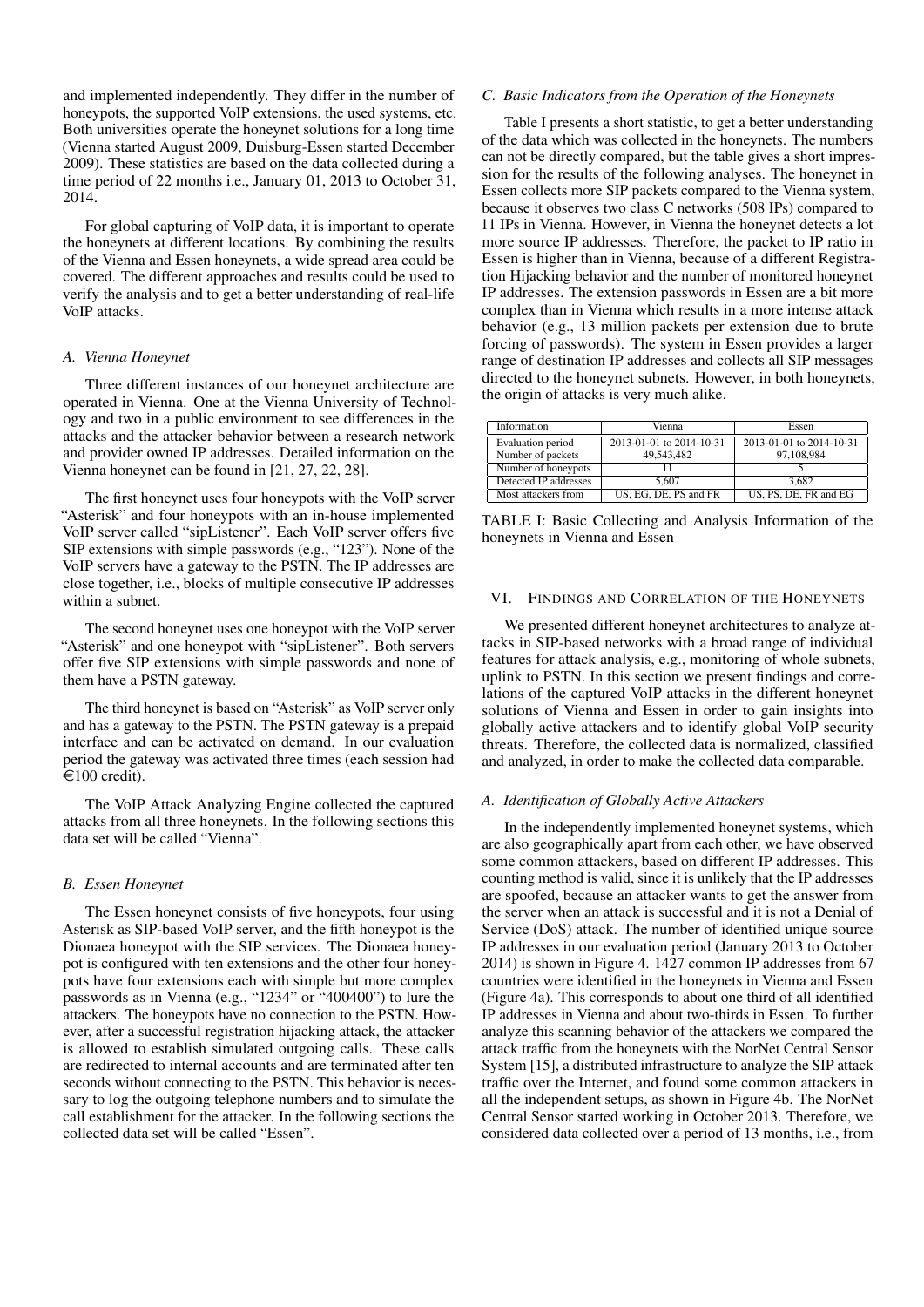October 2013 to October 2014. The large overlapping between Vienna and NorNet shows, that different IP ranges are important. Vienna has 11 IP addresses and gets higher overlapping with NorNet than Essen honeynet with two Class C networks.



Fig. 4: Numbers of Unique and Common Source IP Addresses in Different Honeynets

We identified 876 common IP addresses (IPs) among Vienna (with a total of 2854 unique IPs), Essen (2635 IPs) and NorNet (5335 IPs). It further endorses the above mentioned hypothesis that attackers scan a wide range of IP addresses while performing SIP-based VoIP attacks, because a large IP-range was observed and these attackers were identified in each of them.

To identify globally active attackers we analyzed and compared the origins of the identified source IP addresses in each honeynet. Figure 5 shows the distribution of the top 10 origins of the attackers in the honeynets in Vienna (5607 attackers), Essen (3682 attackers) and for the common attackers in Vienna-Essen (1427 attackers), respectively. The top origins of the attacks are almost the same countries, but slightly different in the distribution. In the honeynets the origin of one-third of the attackers is United States. To identify global VoIP security threats we focused on the common attackers, even though the identification of the origin countries of the individual honeynets are very similar to the common attackers. Most common attackers are from the United States, Germany and France.

## *B. Behavior of Globally Identified Attackers*

To understand the behavior of globally identified attackers we had a closer look at the used SIP UAs to recognize the tools used. In both setups we observed the same major UAs, as seen in Figure 6. The graph shows that in both setups a major number of attacks is performed using UAs that identify themselves as *friendly-scanner*, i.e., the SIPVicious toolbox. In the Essen setup the UAs, e.g., *sip/cli* is, at some points, comparable to the friendly-scanner. However, in Vienna setup, the friendly-scanner is always on the top. Analysis of older SIP attack data reveals some change in the UA trends. From 2009 to 2012 a significant number of attacks was performed using *sundayddr* but over time this attack intensity has decreased. Meanwhile a new UA, *VaxSIPUserAgent*, was witnessed, which seems to have replaced *sundayddr*. This trend can be clearly seen in both setups. Since May 2014 we have also observed a new UA, using eight random characters as UA name. This *random UA* can be easily observed in both setups. This behavior shows that attackers are making changes to the previously existing attack tools or developing some new attack tools to camouflage the SIP-based VoIP attacks.



Fig. 5: Top ten Originating Countries of Attackers in the Honeynets in Vienna, Essen and common Vienna-Essen



Fig. 6: Trend of the Main Identified SIP User Agent Strings per Attacker in Vienna (V) and Essen (E)

The SIP attack data sets from both honeynet setups were clustered using the STR [26] tool. In STR, the SIP messages are grouped on the basis of source IP address, SIP message type and timing, to cluster them according to different stages of multi-stage toll fraud. A Server Scan occurs when the OP-TIONS packets are received at multiple destinations from the same attacker. An Extension Scan is identified when a number of REGISTER packets are sent to the same destination from same source IP with different to-user header value. A Registration Hijacking attack is reported when an attacker sends a number of REGISTER packets to the same destination with the same to-user header field but different credentials. Figure 7 shows the percentages of attacks for each stage of the multi-stage toll fraud attack. The percentages of attacks in both setups are different because of the dissimilar architectures described earlier in Section IV. In the honeynet system in Essen two class C networks and in Vienna 11 IP addresses are observed. Therefore, we only include the SIP messages directed to the honeypot hosts to ensure the comparability of the setups. The number of Server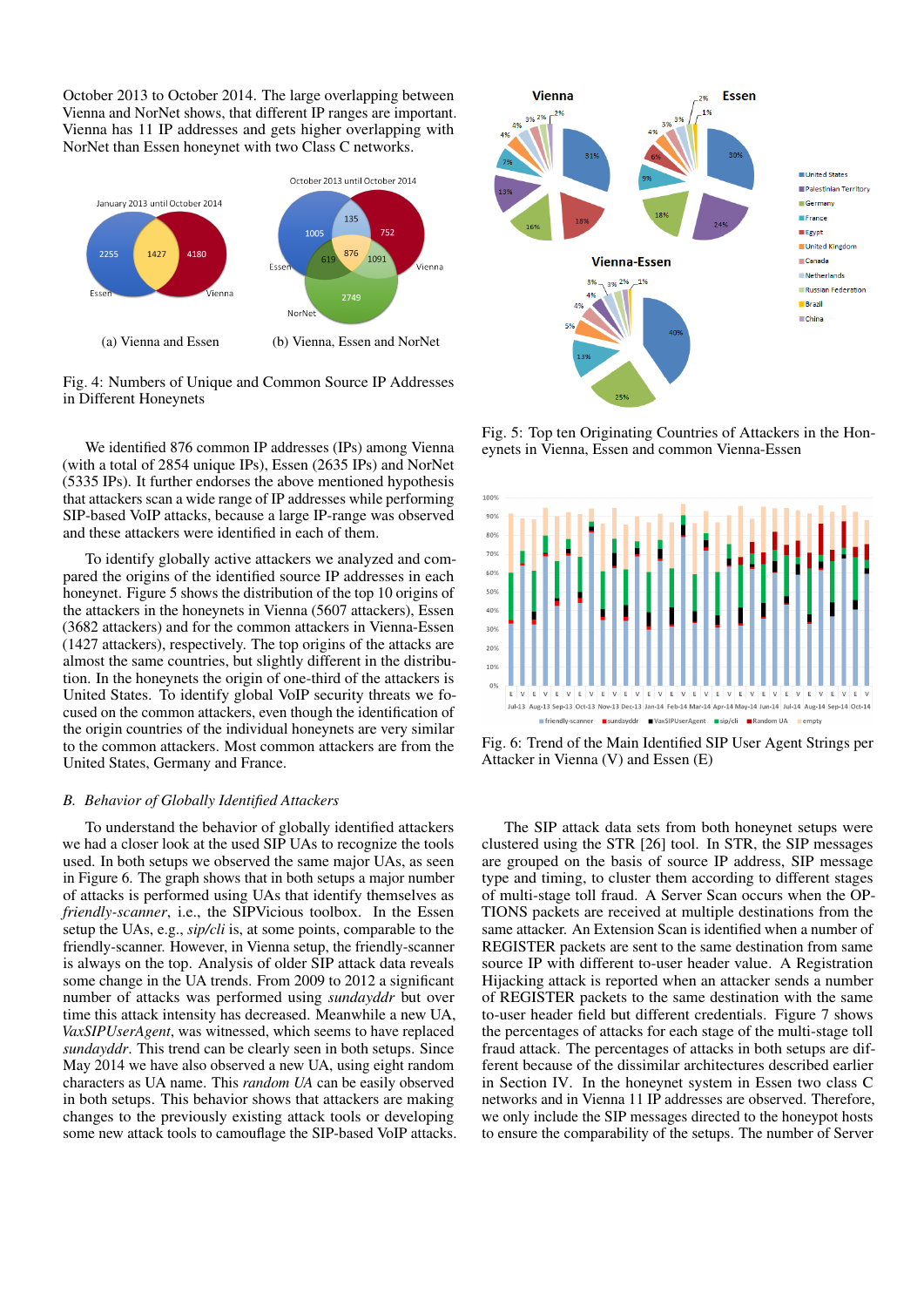Scan and Extension Scan attacks are comparable in the setups, because only the honeypot hosts are responding. Despite the temporary connections to the PSTN, the Vienna setup has less toll fraud calls than Essen. Only one honeynet has a gateway to the PSTN in Vienna, whereas, in Essen, incoming calls are accepted and redirected to the internal network where calls are terminated after ten seconds without establishing a real connection to the PSTN. This behavior indulges the attacker to try more and more to perform toll fraud calls.



Fig. 7: Distribution of VoIP Attack Types in the Honeynets in Vienna and Essen

The number of common IP addresses (also see Figure 4) suggests that only a small number of attackers are recurring in the honeynets. Figure 8 shows the number of identified attackers per day of occurrence. For a clearer view the y-axis is shown in a logarithmic scale. More than 90% of the attackers were identified on less than 7 different days and only a small number of attackers was recognized more often. We found an average occurrence of the same IP address of 2.5796 days in Vienna and 3.4929 days in Essen. For further analyses we focused on the globally active attackers which were periodically identified in the honeynets.



Fig. 8: Maximum Number of Days an Attacker is Recognized in the Honeynets in Vienna and Essen

The top globally active attackers in the honeynets have the same source IP address. Table II shows the identified long-lived scanners in the honeynets with more than 300 days. All of them send only SIP OPTION packets with exactly the same UA and the same TO-Address. Some of the SIP TO-Addresses (e.g., "nm2") were not defined at the honeypots, but the attacker used exactly the same string periodically. It seems that the attacker was not interested in the specific response for this TO-Address, but rather for any request from the VoIP server. Most long-lived scanners are from China and the USA. *Days V* and *Days E* represent the days between first identification and last identification in the honeynet in Vienna and in Essen respectively. In both honeynets the attacker with the most days was last identified on 21th of August 2014. However, the independent honeynets recognized long-lived scanners over almost the same duration of days. With the end of the top long-lived scanners the number of SIP messages with the UA string "sundayddr" decreased, as seen in Figure 6.

| ΙP               | Days V | Days E | Method         | <b>UA</b> | TO  |
|------------------|--------|--------|----------------|-----------|-----|
| 219.X.X.X (CN)   | 595    | 597    | <b>OPTIONS</b> | sundayddr | 100 |
| 115.X.X.X (CN)   | 582    | 596    | <b>OPTIONS</b> | sundayddr | 100 |
| $114.X.X.X$ (CN) | 500    | 524    | <b>OPTIONS</b> | sundayddr | 100 |
| 198.X.X.X (US)   | 367    | 373    | <b>OPTIONS</b> | empty     | nm2 |
| 66.X.X.X (US)    | 329    | 336    | <b>OPTIONS</b> | empty     | nm2 |
| 202.X.X.X (LA)   | 312    | 322    | <b>OPTIONS</b> | sundayddr | 100 |
| 71.X.X.X (US)    | 314    | 318    | <b>OPTIONS</b> | empty     | nm2 |

TABLE II: Identified Long-Lived Scanners in Both Honeynets (Vienna (V) and Essen (E)) With More Than 300 Days Between First and Last Identification

#### *C. Distributed Toll Fraud Attacks and Their Behavior*

To understand the behavior of global toll fraud attacks, we considered the attackers who tried to establish a phone call in the setups. In Vienna and Essen, 1581 and 1523 different IPs were found respectively. In both honeynets 184 common IP addresses were identified. These 184 IP addresses could be mapped to 14 countries.

We analyzed the toll fraud call numbers from the setups in more detail and, similar to the common IPs, we observed common dialed numbers in the honeynet systems. Table III shows the top callee numbers, observed in the setups, dialed by different IPs/attackers from different countries. This way we identified 281 phone numbers which were seen in both honeynets from different source IP addresses and also from different countries. The wide distribution of the source IP addresses (also of the origin countries, e.g., Germany, Great Britain and US) for the same probing phone numbers indicates that a globally active botnet or well-connected attackers with shared information carried out the probing calls, in order to identify VoIP systems with a connection to the PSTN. Most of the listed destination phone numbers are located in Israel and we have also seen that a high number of calls to Israel are originating from Europe and Palestinian territories. The dialing number countries are almost the same in both setups.

After detailed analysis we identified a similar behavior of the attacks, e.g., after a successful registration hijacking attack the attackers tried to establish a phone call to the PSTN network (toll fraud). Only in a few cases the attackers tried to call another VoIP extension. We identified some common source IP addresses used for toll fraud attacks in both honeynets as well as common callee phone numbers from different attackers in the honeynets.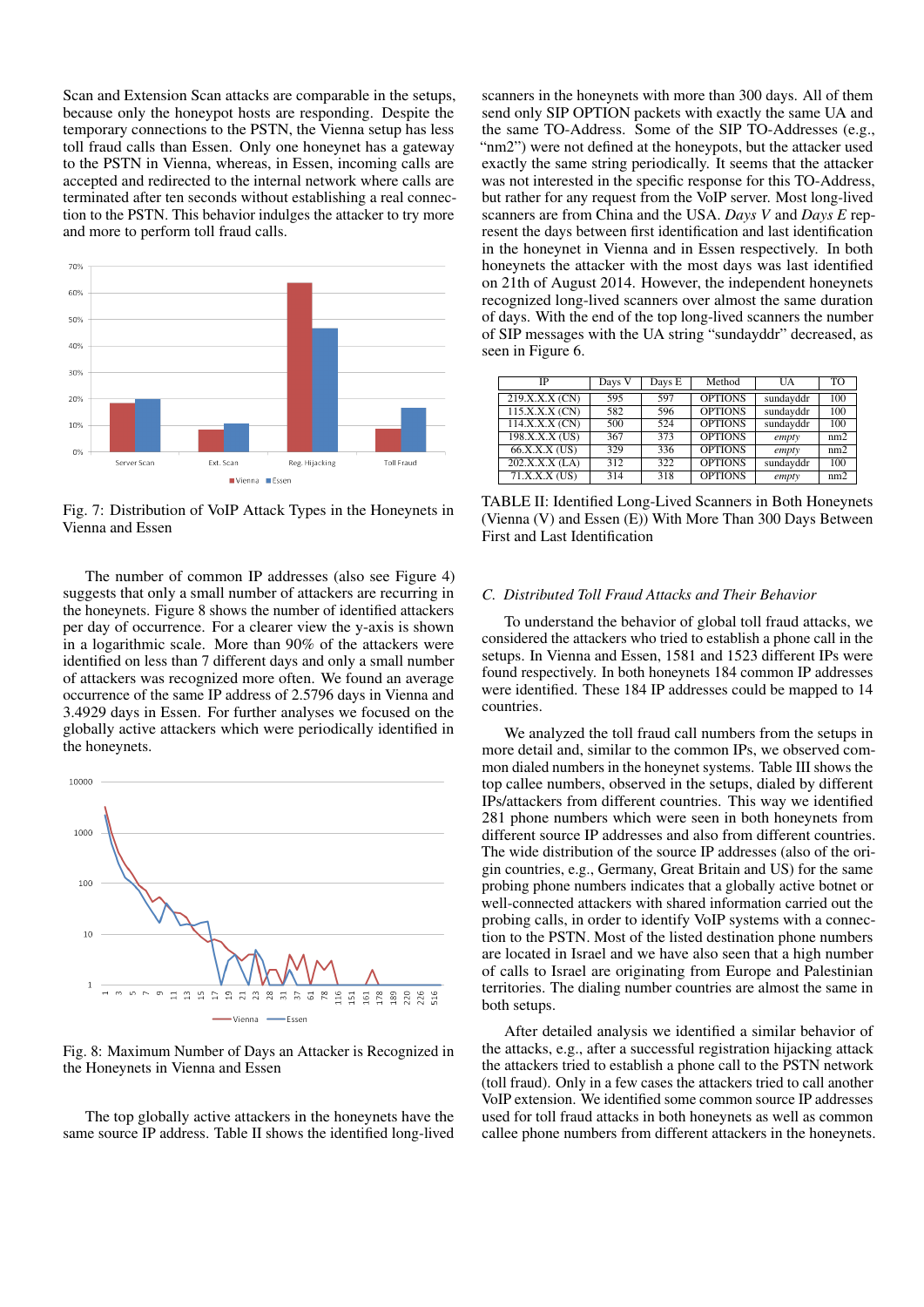|                     | # Diff. IPs              |                |                                 |                 |  |
|---------------------|--------------------------|----------------|---------------------------------|-----------------|--|
| <b>Phone Number</b> | Vienna                   | Essen          | Origin Vienna                   | Origin Essen    |  |
| +97259XXXXXXX       | 18                       | 10             | CA, DE, EU,                     | DE, EU, FR, PS, |  |
| (Israel)            |                          |                | FR, NL, PS, US                  | US              |  |
| +44190XXXXXXX       | 18                       | 6              | CA, DE, EG,                     | EG. PS          |  |
| (Great Britain)     |                          |                | NL. PS                          |                 |  |
| +97254XXXXXXX       | 6                        | $\overline{2}$ | DE, FR, NL, PS,                 | <b>PS</b>       |  |
| (Israel)            |                          |                | US                              |                 |  |
| +97059XXXXXXX       | 6                        | 10             | AT, FR, PS, US                  | AT. FR. PS      |  |
| (Palestine)         |                          |                |                                 |                 |  |
| +97259XXXXXXX       | 13                       | $\overline{8}$ | GB, PS, US                      | PS              |  |
| (Israel)            |                          |                |                                 |                 |  |
| $+20102XXXXXX$      | 8                        | 7              | DE, EG, US                      | CA, CZ, DE,     |  |
| (Gambia)            |                          |                |                                 | EG, FR, US      |  |
| $+20102XXXXXX$      | 6                        | $\overline{4}$ | DE, EG, NL                      | DE. EG          |  |
| (Gambia)            |                          |                |                                 |                 |  |
| +97259XXXXXXX       | 3                        | 3              | DE, GB, US                      | DE. US          |  |
| (Israel)            |                          |                |                                 |                 |  |
| +97259XXXXXXX       | 3                        | 1              | $\overline{\text{FR}}$ , PS, US | US              |  |
| (Israel)            |                          |                |                                 |                 |  |
| +97259XXXXXXX       | $\overline{\mathcal{E}}$ | 1              | DE. EU. PS                      | PS              |  |
| (Israel)            |                          |                |                                 |                 |  |

TABLE III: Top Dialed Numbers From Different IPs Observed in Vienna (V) and Essen (E)

Finding this attacking approach in both honeynets confirmed our assumption from our previous paper [28], that the attacks are divided into a probing phase and a misuse phase. In the probing phase attackers tried to find accounts with weak passwords on VoIP servers with PSTN connections. After they successfully hijacked an account they tried to establish a call to one or more PSTN numbers to validate if the PSTN connection works and the country can be called from this VoIP server. In most cases another IP address is used for the misuse phase as for the probing phase. After a detailed analysis we can not find any source IP address from the misuse phase in the collected data from the honeynet without a PSTN connection.

#### VII. DISCUSSION

The introduced honeynet setups are suitable for collecting and analyzing VoIP attacks. The honeynet setups collected a lot of data from attacks against VoIP systems and the systems show similar results of various analyses over the whole evaluation period. In some months we detected little deviations but over the whole evaluation period the peaks were compensated and similar results were identified. By comparing the results of the honeynet solutions we could identify, that heterogeneous honeynet implementations can increase the number of captured attacks from different attacking sources.

The research groups in Vienna and Essen validated the results of the analyses from each other and found the same results independently from each other. This indicates the correctness of the independent data collection and data analysis algorithms of the different approaches. Moreover, the comparison of the local honeynet evaluations with the global NorNet system has confirmed that the same attackers scan large network ranges by using the same tools and scan behaviors over a long period of time.

The behavior of toll fraud attacks for VoIP systems with an active connection to PSTN are similar to the behavior described in [28]. An attacker or a group of attackers found our VoIP system and tried to call PSTN numbers (called probing phase) to validate if a PSTN call can be established. If the probing phase is passed successfully the VoIP system is misused to forward costly calls. In most cases to African countries (e.g., Ethiopia or Sudan). The duration between identification of an active PSTN connection until the full consumption of the credits (i.e.,  $\in$ 100) is only a few days. This means, that one weak password is enough to create high costs for the operator/user of the VoIP system. We also identified that attackers favor well-known VoIP systems (e.g., an Asterisk VoIP Server) instead of unknown or self-implemented VoIP servers. In our honeynets the Asterisk honeypots were accessed more often than other ones (e.g., the sipListener honeypots or the Dionaea Low Interaction Honeypots), which indicates that the attackers choose their victims selectively (e.g., based on the UA string). We also changed the IP addresses of the Asterisk and the sipListener honeypots to validate this behavior and we saw again a higher access rate to the Asterisk honeypots.

The similar behavior from the independent honeynet setups indicate that the results of a single honeynet can be used to make forecasts of VoIP attacks world-wide. In specific details the results may be different, however, the attackers scan large parts of the Internet in order to find vulnerable VoIP servers with different tools. These tools and other properties of the attacks can also be identified with a single honeynet. Global attack effects in the Internet can only be verified if multiple observation points are deployed in different countries, because a single honeypot has only a limited local view. With new sites added to the NorNet testbed we can easily extend the coverage of our monitoring system without spending effort in new local honeypot systems. Furthermore, the attack behavior could be changed in the future due to the fact that we already identified new attack tools like VAXSipUserAgent or a tool which uses random UA identifiers. This result verifies that attackers enhance their tools and that it is necessary to develop and improve attack detection and mitigation components.

#### VIII. CONCLUSION AND FURTHER WORK

The researchers at Vienna University of Technology and at University of Duisburg-Essen designed and operated honeynet solutions for trapping VoIP attacks. Both groups operated the honeynets for more than five years and captured many VoIP attacks. To extend the view on the local results of Vienna and Essen we combined the approaches and used the data captured in Vienna and Essen to broaden the view on the state of the art of global VoIP attacks in the Internet.

The honeynet setups in Vienna as well as in Essen were designed independently, but cross-checked from each other to verify the results for this paper. By verifying the results of both universities we could increase the precision and confidence of the results, e.g., peaks in the number of attacks. Both, Vienna and Essen used assumptions in their previous publications which could be confirmed by the combined analyses, e.g., business model of toll fraud attacks. New insights into large scale VoIP attack behavior could be identified, e.g., attacker scanning behavior in different net segments.

As a part of the future work, the honeypots could be made more enhanced in functionality in order to trap more sophisticated attackers. For example, the use of an additional gateway from the honeynet to another external system or the use of other VoIP servers (maybe with known vulnerabilities) would make it